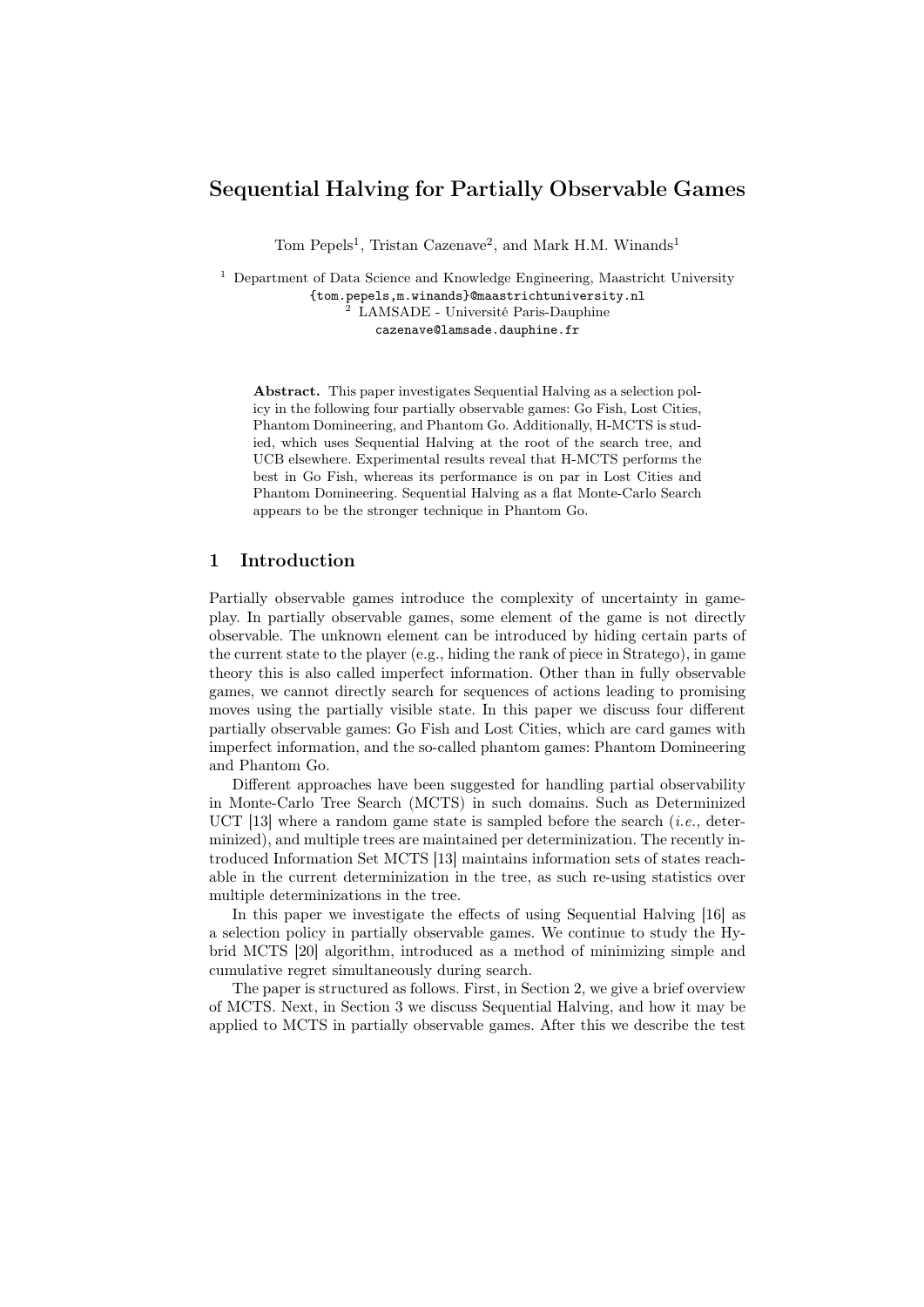domains in Section 4. Finally, we show the experimental results in Section 5, and discuss our conclusions and directions for future research in Sections 6 and 7.

## 2 Monte-Carlo Tree Search

Monte-Carlo Tree Search (MCTS) is a best-first search method based on random sampling by Monte-Carlo simulations of the state space of a domain [12, 17]. In game play, this means that decisions are made based on the results of randomly simulated play-outs. MCTS has been successfully applied to various turn-based games such as Go [22], Lines of Action [26], and Hex [1]. Moreover, MCTS has been used for agents playing real-time games such as the Physical Traveling Salesman [21], real-time strategy games [4], and Ms Pac-Man [19], but also in real-life domains such as optimization, scheduling, and security [6].

In MCTS, a tree is built incrementally over time, which maintains statistics at each node corresponding to the rewards collected at those nodes and number of times they have been visited. The root of this tree corresponds to the current position. MCTS performs iteratively simulations until a computational threshold is reached, i.e., a set number of simulations, an upper limit on memory usage, or a time constraint.

Each MCTS simulation consists of two main steps, 1) the selection step, where moves are selected and played inside the tree according to the selection policy until a leaf is expanded, and 2) the play-out, in which moves are played according to a simulation policy, outside the tree. At the end of each play-out a terminal state is reached and the result is back-propagated along the selected path in the tree from the expanded leaf to the root.

#### 2.1 UCT

During the selection step, a policy is required to explore the tree to decide on promising options. For this reason, the Upper Confidence Bound applied to Trees (UCT) [17] was derived from the UCB1 [3] policy. In UCT, each node is treated as a multi-armed bandit problem whose arms are the moves that lead to different child nodes. UCT balances the exploitation of rewarding nodes whilst allowing exploration of lesser visited nodes. Consider a node  $p$  with children  $I(p)$ , then the policy determining which child  $i$  to select is defined as:

$$
i^* = argmax_{i \in I(p)} \left\{ v_i + C \sqrt{\frac{\ln n_p}{n_i}} \right\},\tag{1}
$$

where  $v_i$  is the score of the child i based on the average result of simulations that visited it,  $n_p$  and  $n_i$  are the visit counts of the current node and its child, respectively. C is the exploration constant to tune. UCT is applied when the visit count of  $p$  is above a threshold  $T$ , otherwise a child is selected at random. UCB1 and consequently, UCT incorporate both exploitation and exploration.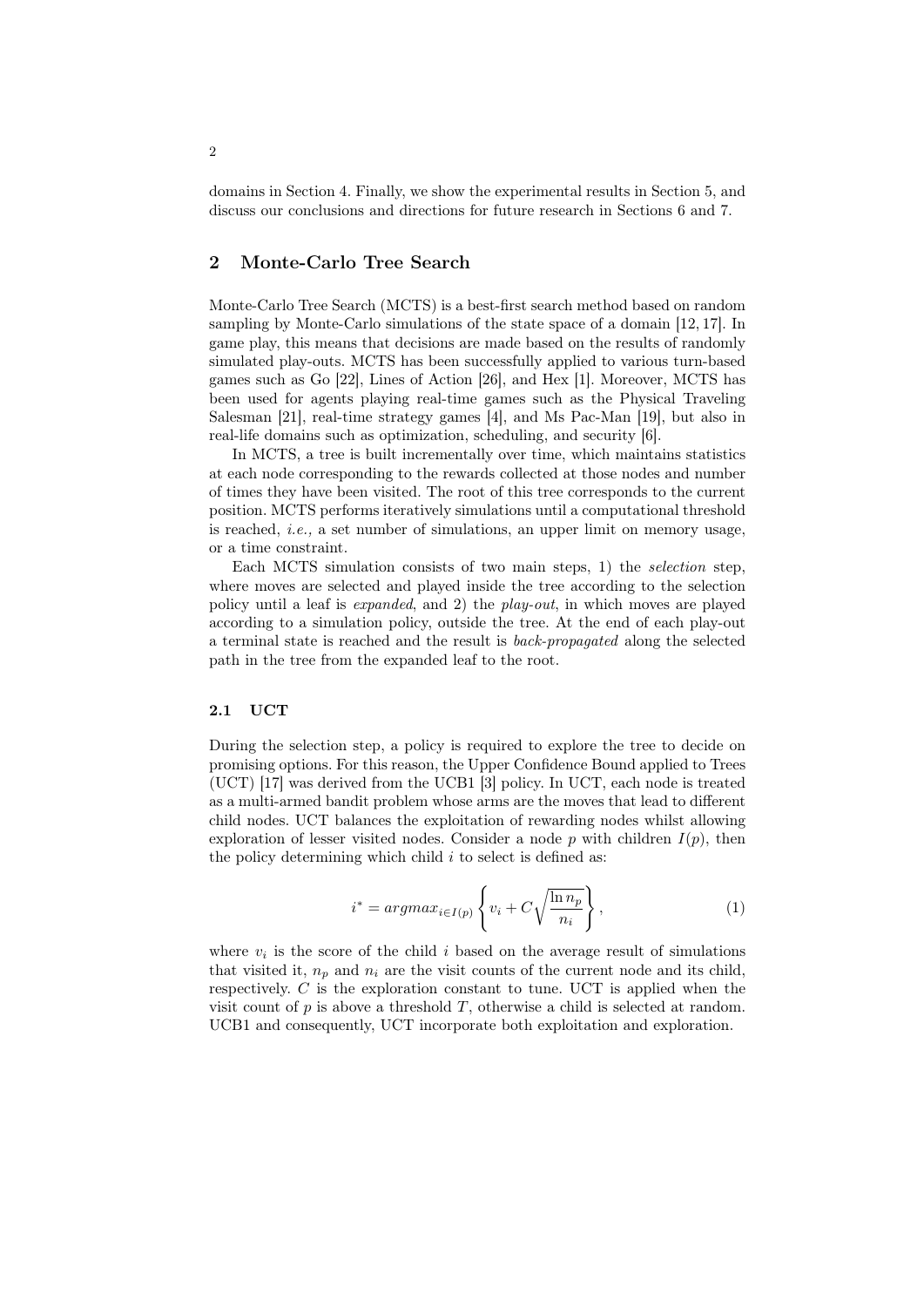

Fig. 1. Example of three determinizations within a single tree. The selected determinization is 2. All unreachable nodes in determinization 2 will not be selected.

### 2.2 MCTS in Partially Observable Games

To deal with games having imperfect information, determinization can be applied in the MCTS engine. The principle behind determinization is that, at the start of each simulation at the root, the hidden information is 'filled in', ensuring it is consistent with the history of the current match.

Determinization has been called "averaging over clairvoyance" [23], where players never try to hide or gain information, because in each determinization, all information is already available. Despite these shortcomings, it has produced strong results in the past, for instance in Monte-Carlo engines for the trick-based card game Bridge [15], the card game Skat [8], Scrabble [24], and Phantom Go [9].

Determinization in the MCTS framework has been applied in games such as Scotland Yard [18] and Lord of the Rings: The Confrontation [13]. It works as follows. For each MCTS simulation starting at the root the missing information is filled in a random manner. The determinization is used throughout the whole simulation. Next, there are two approaches to build and traverse the search tree.

The first approach is by generating a separate tree for each determinization [13]. After selecting a determinization at the root node, the corresponding tree is traversed. Based on majority voting [18] the final move can be selected. Each candidate move receives one vote from each tree where it is the move that was played most often. The candidate move with the highest number of votes is selected as the best move. If more moves are tied, the move with the highest number of visits over all trees is selected. The concept of separate-tree determinization is similar to root parallelization.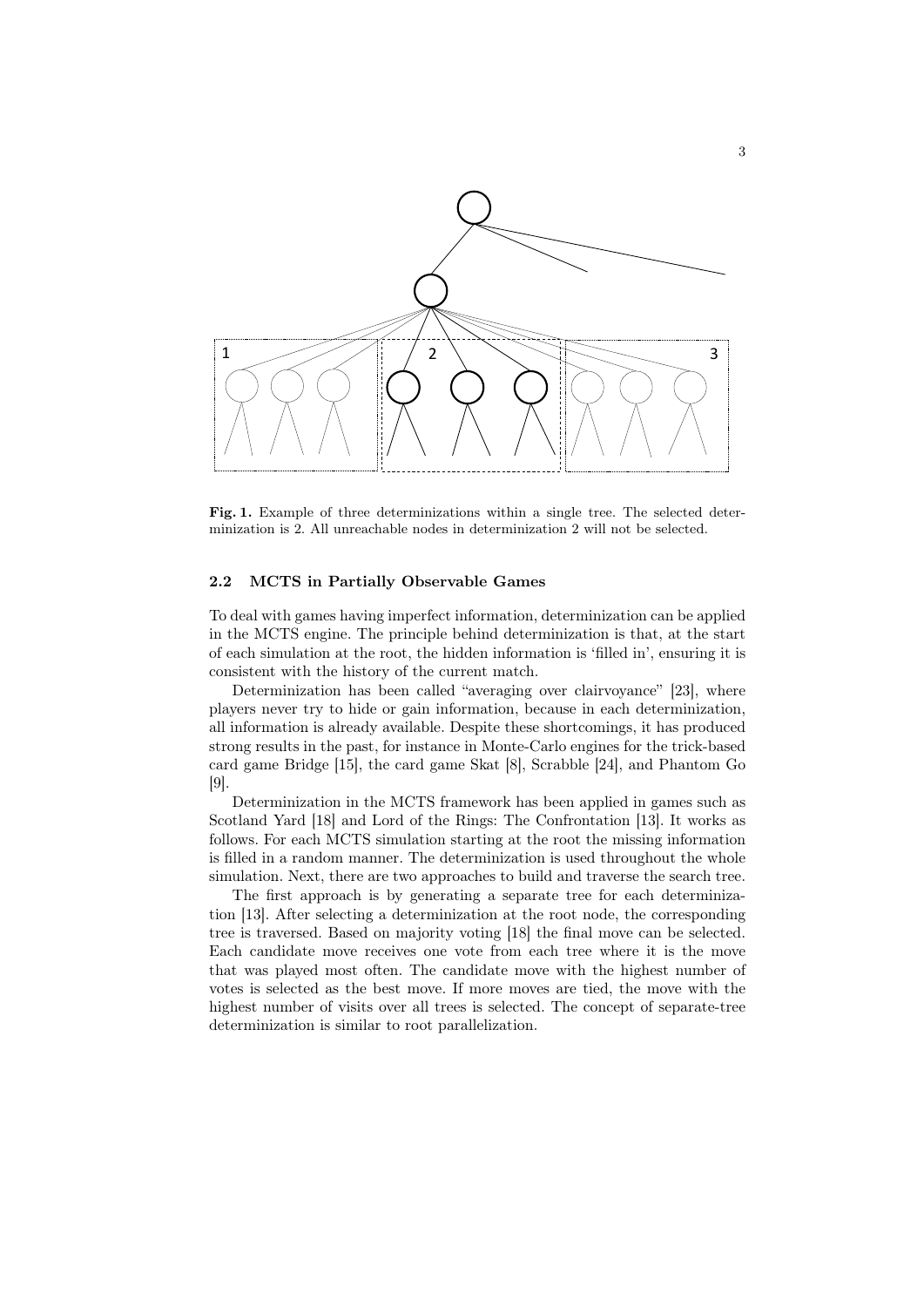The second approach is using single-tree determinization [11, 13, 18]. When generating the tree, all possible moves from all possible determinizations are generated. When traversing the tree, only the moves consistent with the current determinization are considered. An example is given in Fig. 1. The advantage of this technique is that information is shared between different determinizations, increasing the amount of usable information. This type of determinization is also named Single-Observer Information Set Monte-Carlo Tree Search [13].

## 3 Sequential Halving and MCTS in Partially Observable Games

In this section we describe our approach to applying Hybrid MCTS [20] (H-MCTS) to partially observable games. H-MCTS is based on the concept of minimizing *simple regret* near the root, and *cumulative regret* in the rest of the tree. Simple regret is defined as the regret of not recommending the optimal move. Whereas cumulative regret is the sum over the regret of having selected suboptimal moves during sampling.

In their analysis of the links between simple and cumulative regret in multiarmed bandits, Bubeck et al. [7] found that upper bounds on cumulative regret lead to lower bounds on simple regret, and that the smaller the upper bound on the cumulative regret, the higher the lower bound on simple regret, regardless of the recommendation policy, *i.e.*, the smaller the cumulative regret, the larger the simple regret. As such, no policy can give an optimal guarantee on both simple and cumulative regret at the same time. Since UCB gives an optimal upper bound on cumulative regret, it cannot also provide optimal lower bounds on simple regret. Therefore, a combination of different regret minimizing selection methods in the same tree is used in H-MCTS.

This section is structured as follows, first we discuss Sequential Halving, a novel simple regret minimizing algorithm for multi-armed bandits, in Subsection 3.1. Next, in Subsection 3.2 we discuss how a hybrid search technique may be used in partially observable games.

#### 3.1 Sequential Halving

Non-exploiting selection policies have been proposed to decrease simple regret at high rates in multi-armed bandits. Given that UCB1 [3] has an optimal rate of cumulative regret convergence, and the conflicting limits on the bounds on the regret types shown in [7], policies that have a higher rate of exploration than UCB1 are expected to have better bounds on simple regret. Sequential Halving (SH) [16] is a novel, pure exploration technique developed for minimizing simple regret in the multi-armed bandit (MAB) problem.

In many problems there are only one or two good decisions to be identified, this means that when using a pure exploration technique, a potentially large portion of the allocated budget is spent sampling suboptimal arms. Therefore, an efficient policy is required to ensure that inferior arms are not selected as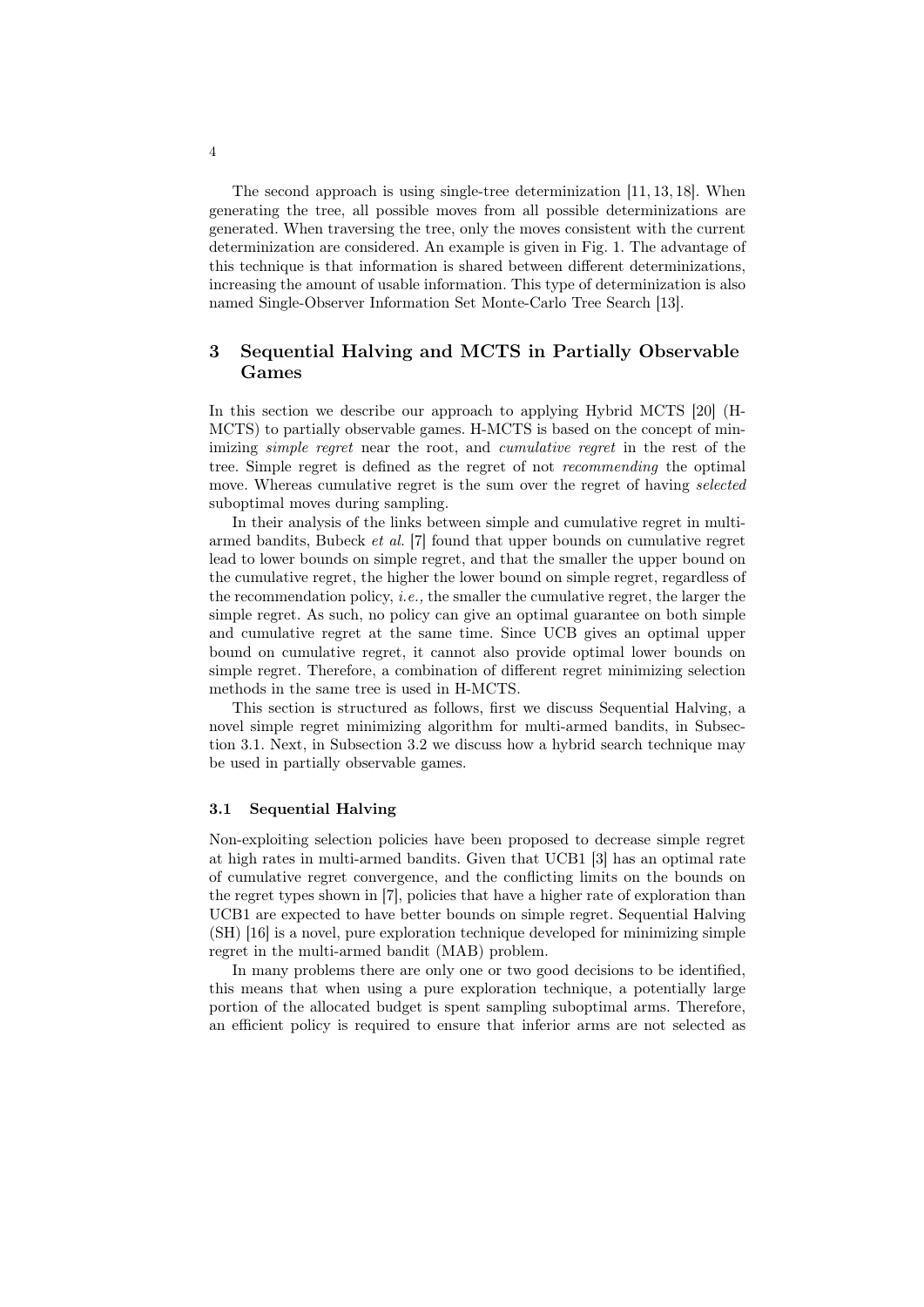| <b>Algorithm 1:</b> Sequential Halving [16].                                                             |
|----------------------------------------------------------------------------------------------------------|
| <b>Input:</b> total budget $T$ , $K$ arms                                                                |
| <b>Output:</b> recommendation $J_T$                                                                      |
| $1 S_0 \leftarrow \{1, \ldots, K\}, B \leftarrow \lceil \log_2 K \rceil - 1$                             |
| 2 for $k=0$ to B do                                                                                      |
| sample each arm $i \in S_k$ , $n_k = \left  \frac{T}{ S_k  \lceil \log_2  S  \rceil} \right $ times<br>3 |
| update the average reward of each arm based on the rewards<br>$\overline{\bf 4}$                         |
| $S_{k+1} \leftarrow$ the $\lceil  S_k /2 \rceil$ arms from $S_k$ with the best average<br>5              |
| 6 return the single element of $S_B$                                                                     |

often as arms with a high reward. Successive Rejects [2] was the first algorithm to show a high rate of decrease in simple regret. It works by dividing the total computational budget into distinct rounds. After each round, the single worst arm is removed from selection, and the algorithm is continued on the reduced subset of arms. Sequential Halving [16], was later introduced as an alternative to Successive Rejects, offering better performance in large-scale MAB problems.

SH divides search time into distinct rounds, during each of which, arms are sampled uniformly. After each round, the empirically worst half of the remaining arms are removed until a single one remains. The rounds are equally distributed such that each round is allocated approximately the same number of trials (budget), but with smaller subset of available arms to sample. SH is detailed in Algorithm 1.

#### 3.2 Hybrid MCTS for Partially Observable Games

Hybrid MCTS (H-MCTS) has been proposed by Pepels et al. in [20]. The technique uses recursive Sequential Halving, or SHOT [10] to minimize simple regret near the root as depicted in Figure 2. The hybrid technique has shown to improve performance in several domains, including Amazons, Atari Go and Breakthrough. Previous algorithms that use MCTS with simple regret minimizing selection methods showed similar improvements in recommended moves in Markov Decision Processes [14, 25].

In this paper we apply H-MCTS to partially observable games. The problem with these domains is that, when using multiple determinizations during search, revisiting nodes may result in different playable moves. This is not a problem when using selection methods such as UCT, which are greedy and select moves based on the current statistics. However, because SH is a uniform exploration method, in order to guarantee its lower bound on simple regret it must be able to revisit the same node a predetermined number of times. In other words, available moves should not change in between visits of the algorithm, or its specifically designed budget allocation is no longer valid.

In all partially observable games, the current player always has knowledge over the current set of moves that he can play given a fully observable de-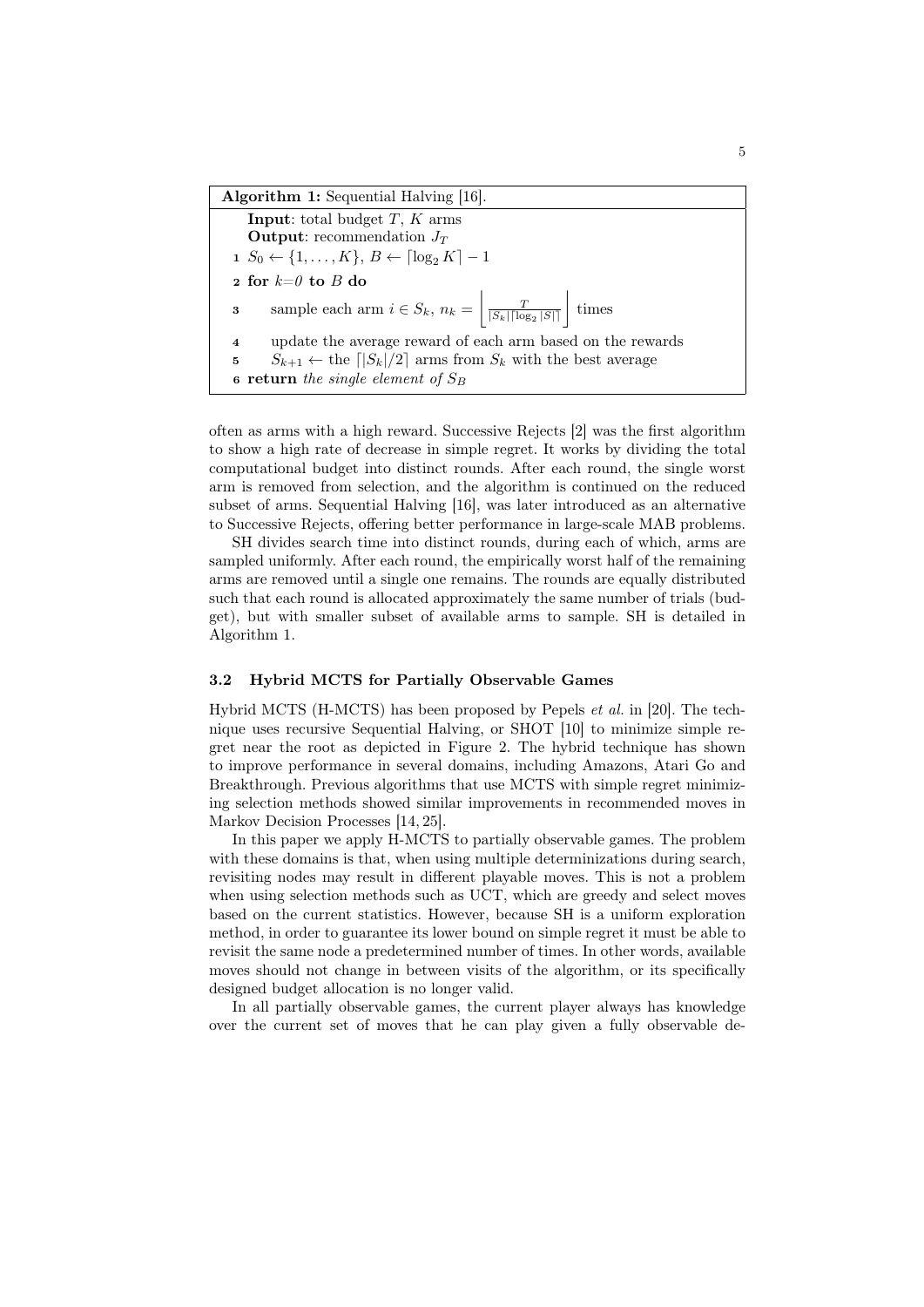

Fig. 2. Example rounds of H-MCTS with a budget limit  $B = 150$ . Sequential Halving is applied only at the root. On all other plies, UCT in the form of IS-MCTS is applied.

terminization. Therefore, at the root of the search tree, moves are consistent between visits. As such, SH can be used to uniformly explore moves at the root without problems. When using multiple determinizations in a single tree, as in IS-MCTS, however, it is no longer possible to use SH deeper in the tree. Each time a node is visited it may have a different subset of children based on the determinization (as depicted in Figure 1). However, when using determinized UCT with a finite set of individual trees per determinization, SH can be used to select nodes deeper than the root, such an investigation is a possible direction for future research.

The approach is detailed in Algorithm 2. At the root, budget is allocated according to SH. For each sample, the appropriate IS-MCTS implementation can be used [13]. For this paper, based on the test domains (Section 4), we use single observer IS-MCTS.

| <b>Algorithm 2:</b> Sequential Halving and Information Set MCTS.                               |
|------------------------------------------------------------------------------------------------|
| <b>Input:</b> total budget $T$ , $K$ moves                                                     |
| <b>Output:</b> recommendation $J_T$                                                            |
| $1 S_0 \leftarrow \{1, \ldots, K\}, B \leftarrow \lceil \log_2 K \rceil - 1$                   |
| 2 for $k=0$ to B do                                                                            |
| for each move $i \in S_k$ do<br>3                                                              |
| $n_k \leftarrow \left  \frac{T}{ S_k  \lceil \log_2  S  \rceil} \right $<br>$\overline{\bf 4}$ |
| for $n=0$ to $n_k$ do<br>5                                                                     |
| select a new determinization $d$ at random<br>6                                                |
| sample move $i$ using IS-MCTS and determinization $d$<br>7                                     |
| update the average of i reward based on the sample<br>8                                        |
| $S_{k+1} \leftarrow$ the $\lceil  S_k /2 \rceil$ moves from $S_k$ with the best average<br>9   |
| 10 return the single element of $S_B$                                                          |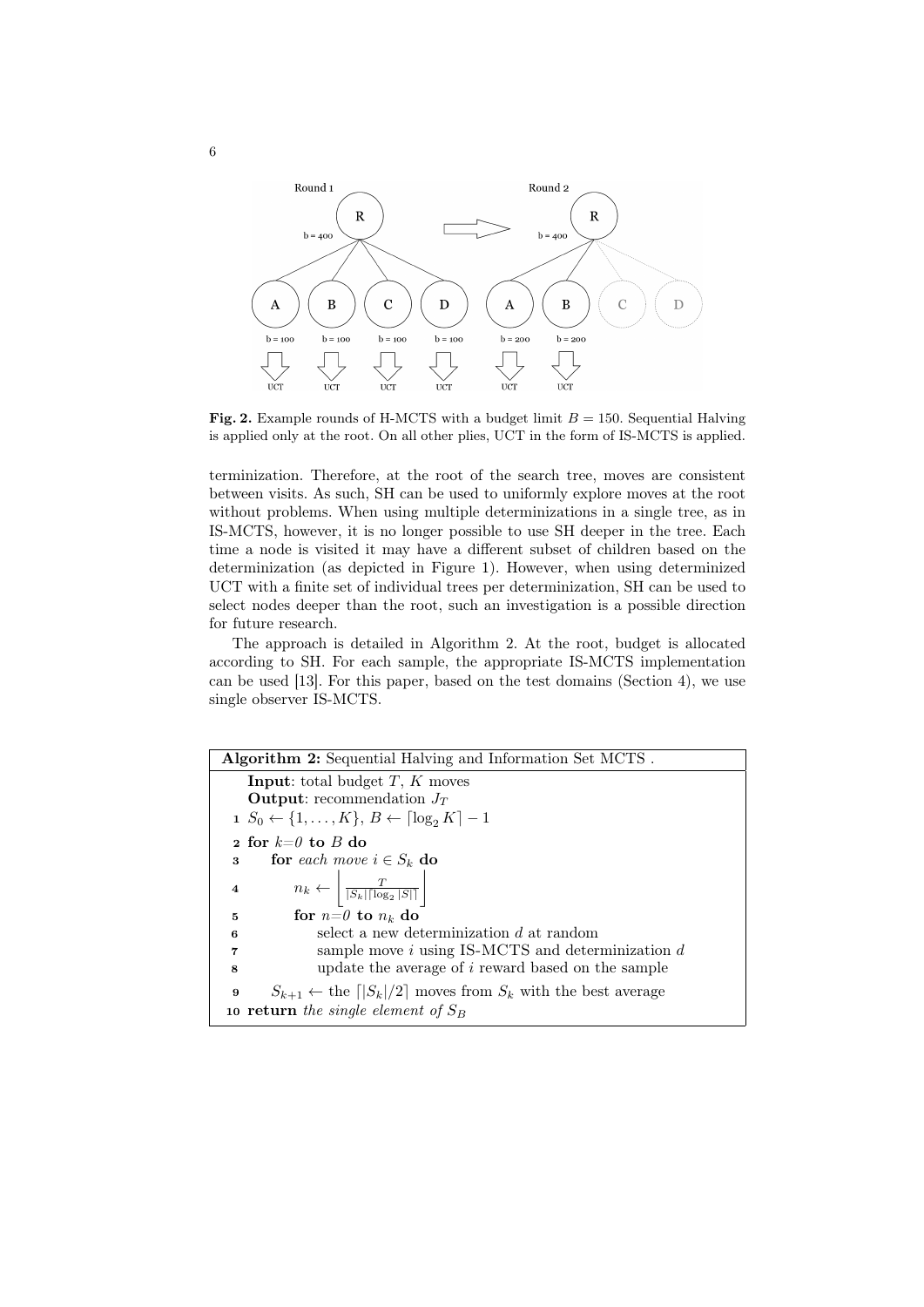#### 4 Test Domains

In this section we discuss the partially observable games which are used in the experiments in Section 5. First, we describe the two card games: Go Fish and Lost Cities. Next, the phantom games Phantom Domineering and Phantom Go are explained.

#### 4.1 Card Games

In both Go Fish and Lost Cities, cards are drawn from a randomly shuffled deck, limiting the possible predictions of future states. Moreover, in both games, moves available to the opponent are either partially or completely invisible. However, whenever a move is made, it becomes immediately known to both players. As these games progress, more information regarding the actual game state becomes available to both players.

Go Fish is a card game which is generally played by multiple players. The goal is to collect as many 'books' of 4 cards of equal rank. All players hide their cards from each other, and only finished books of four cards are placed face-up on the table. Each turn, a player may ask a single other player for a specific rank. If the questioned player has any cards of the requested rank in his hand, he gives them to the requesting player, which may consequently make a new request. If the questioned player does not possess a card of the requested rank, the questioning player must 'go fish', drawing a card from the stack, and the turn moves to the next player. The game ends when there are no more cards on the stack, and the player with the most finished books wins the game.

In our implementation, the game was slightly modified to allow it to be played by two players. Both players receive seven cards in hand at the start of the game. Moreover, the finished books are not similarly rewarded. Books of numbered cards give a score of one, whereas books of face cards assign a score of two, a book of aces gives a score of three. As a result, when the game ends, the player with the highest score wins.

The game state is determinized by removing from the non-visible player's all card drawn from the deck, shuffling the deck and re-drawing the non-visible player's hand. This means that whenever a card was obtained from the opponent it is no longer treated as invisible, because it cannot be anywhere else than in the opponent's hand or visible on the table in a finished book.

Lost Cities is a two-player card game, designed in 1999 by Reiner Knizia. The goal of the game is to achieve the most profitable set of expeditions to one or more of five lost cities. Players start expeditions by placing numbered cards on them, each player can start up to five expeditions regardless of the opponent's expeditions. Each card in the game has a color and a number, the colors represent one of the five expeditions, the numbers representing the score gained. Next to these cards, colored investment cards cumulatively double the score awarded for an expedition. The deck consists of 60 cards, nine numbered cards per color, and three investment cards per color.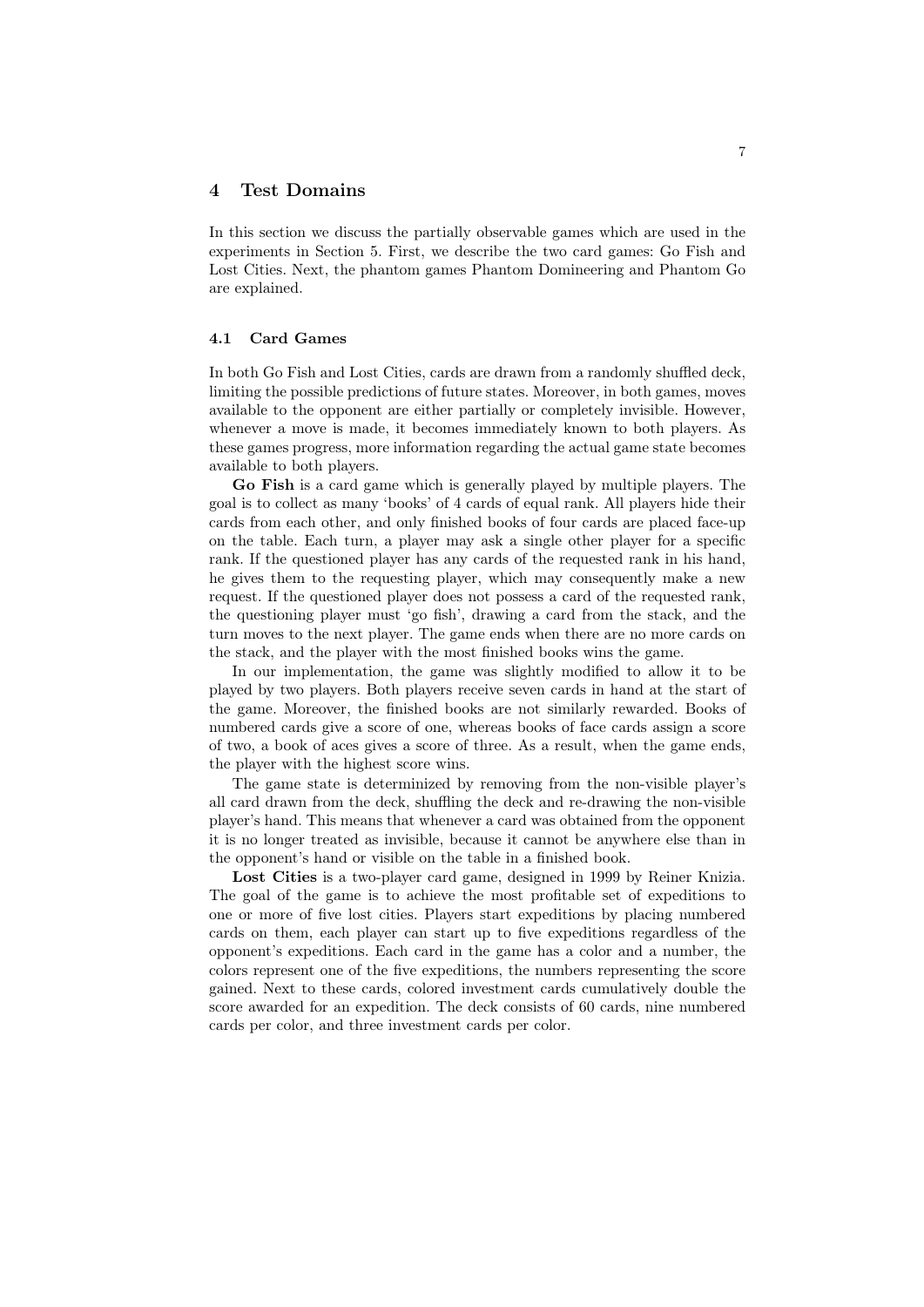Placing a card on an empty expedition 'initializes' it with a cost of 20. Or, when an investment card is played, with a score of  $20 \times I_c$ , where  $I_c$  is the number of investment cards played on expedition  $c$ . These cards can only be played on an expedition when no other cards have been played on it. For example, playing the 'red 5' card starts the red expedition with a cost of 20 and a score of 5 resulting in a -15 score for the player. With a single investment card on this expedition, the score will be 30. Playing more cards on the expedition leads to higher scores. However, only increasing cards may be placed on top of others. In this example, the card 'red 3' can no longer be played, whereas the 'red 8' card can be played.

Each turn, players may either play or discard a card, and draw a card from the draw pile or one of the discard piles. Discarding a card places it on top of one of the colored discard piles which are accessible to both players. The game ends when no cards are left on the draw pile, the player with the highest score wins the game.

In Lost Cities, interaction between players is limited. However, players have to carefully choose their expeditions partly based on their opponent's choices. Moreover, players must be careful not to discard cards which may benefit their opponent, but at the same time take care that they can draw cards beneficial to their chosen expeditions.

As in Go Fish, the game state is determinized by removing the non-visible player's hand, shuffling the deck and re-drawing the non-visible player's hand.

#### 4.2 Phantom Games

Next, we describe two so-called phantom games, Phantom Domineering and Phantom Go. Phantom games are modified versions of fully observable games, in which part of the game state is made invisible to the players. Both games are otherwise fully deterministic, *i.e.*, no roll of the dice, or drawing cards. Consequently, whenever a player makes a move it may be rejected, the player may move again until his move is no longer rejected. Playing a move that is rejected is always beneficial, since it provides the player with new information of the actual game state.

Phantom Domineering is based on the combinatorial game Domineering, which is generally played on a square board with two players. Each turn players block two adjacent positions on the board, one player plays vertically, and the other horizontally. The game ends when one of the players cannot make move. As with most combinatorial games, the first player unable to make a move loses the game, and draws are not possible.

In Phantom Domineering, players can only directly observe their own pieces on the board. For both players, their opponent's pieces are hidden, and can only be observed indirectly by performing rejected moves. A unique property in Phantom Domineering is that rejected moves do not provide immediate information about the opponent's moves. In games where moves consist of occupying single positions, a rejected move can immediately reveal an opponent's move. In Phantom Domineering, however, a rejected move means that either one of the two positions is blocked, or both. Therefore, when determinizing, all opponent's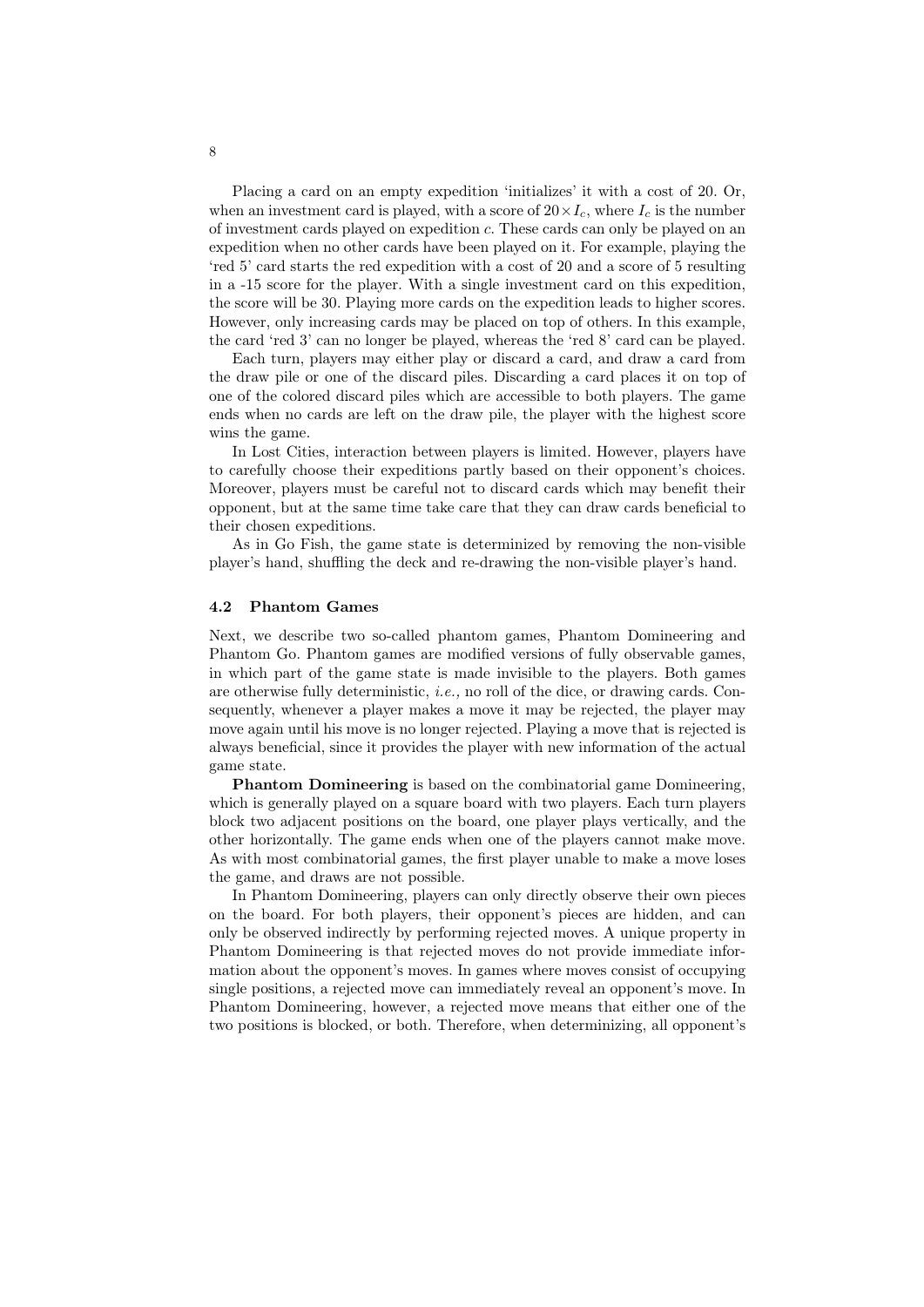stones are first replaced such that they match the rejected moves, after this, all remaining stones are placed randomly on the board.

Phantom Go is a version of Go played in which the opponent's stones are not revealed. When a move is illegal it is usually because there is an opponent's stone on the chosen intersection. In this case a referee publicly announces that the player made an illegal move and the same player may move again. The Chinese rules are used for scoring games. Phantom Go is played by humans at Go congresses and is enjoyed by spectators who can see both players' boards as well as the complete referee board.

During determinization opponent stones are placed on illegal moves. The remaining opponent stones are placed randomly on the determinized board [9]. The principle of our engine, GoLois, is to perform one play-out per determinization. For each possible move, a large number of determinizations followed by playouts is performed. The move with the highest average is then chosen. Using this approach, GoLois won the gold medal in 5 of the 6 Phantom Go tournaments held during the last Computer Olympiads.

### 5 Experiments and Results

In this section we show the results of the experiments performed on four, partially observable two-player games. H-MCTS and the games were implemented in two different engines. Go Fish, Lost Cities and Phantom Domineering are implemented in a Java based engine. Phantom Go is implemented in the  $C_{++}$ based engine GoLois.

Lost Cities relies heavily on a heuristic play-out strategy which prevents obvious bad moves such as starting an expedition without a chance of making a profit. These heuristics improve play over a random play-out by up to 40%. In Phantom Domineering, an  $\epsilon$ -greedy play-out strategy selects moves based on the number of available moves for the opponent and the player to move. It chooses the move that maximizes their difference. For both Go Fish and Phantom Go, moves are selected uniformly random during play-outs.

In the next subsection, we run experiments on the test domains using a set of different algorithms:

- H-MCTS selects moves according to Sequential Halving at the root and UCT in all other parts of the tree, according to Algorithm 2. In all domains, single observer IS-MCTS [13] is used.
- SH selects among available moves according to Sequential Halving (Algorithm 1), and samples the moves by play-out immediately. As such, no search is performed.
- MCTS selects moves using UCT from root to leaf. As in H-MCTS, single observer IS-MCTS is used.
- UCB selects among available moves according to the UCT selection method (Equation 1) and samples the move immediately by play-out. As such, no search is performed. The method is similar to using the UCB1 algorithm for MABs.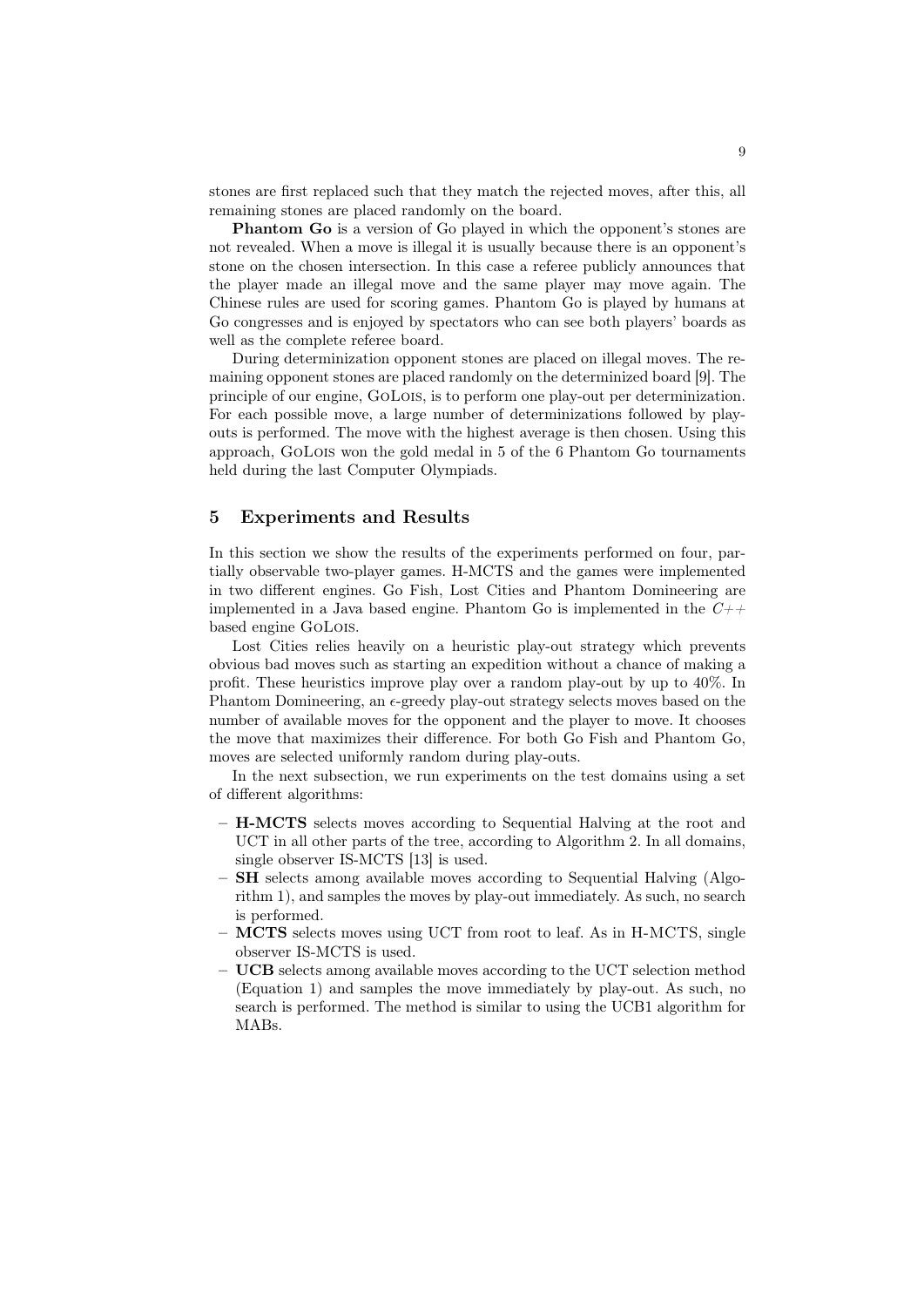In all experiments, and for all algorithms, a new determinization is uniformly selected for each simulation. For each individual game, the C constant, used by UCT (Equation 1) was tuned. MCTS, UCB, and H-MCTS use the same value for the C constant in all experiments.

#### 5.1 Results

For each table, the results are shown with respect to the row algorithm, along with a 95% confidence interval. For each experiment, the players' seats were swapped such that 50% of the games are played as the first player, and 50% as the second, to ensure no first-player or second-player bias. Because H-MCTS cannot be terminated any-time we present only results for a fixed number of simulations. In each experiment, both players are allocated a budget of either 10,000, or 25,000 play-outs. In all tables, significantly positive results are boldfaced.

|               | Go Fish                         |                  |                  |                  |  |
|---------------|---------------------------------|------------------|------------------|------------------|--|
|               | <b>H-MCTS</b>                   | SН               | <b>MCTS</b>      | <b>UCB</b>       |  |
| <b>H-MCTS</b> |                                 | $60.9\% \pm 2.9$ | $54.3\% \pm 1.9$ | $62.3\% \pm 2.9$ |  |
| <b>SH</b>     | $39.1\% \pm 2.9$                |                  | $44.0\% \pm 3.0$ | $51.3\% \pm 2.0$ |  |
| <b>MCTS</b>   | 45.7% $\pm 1.9$                 | $56.0\% \pm 3.0$ |                  | $55.0\% \pm 3.1$ |  |
| UCB           | 37.7% $\pm 2.9$                 | $48.7\% \pm 2.0$ | $45.0\% \pm 3.1$ |                  |  |
|               | Lost Cities                     |                  |                  |                  |  |
|               | <b>H-MCTS</b>                   | SН               | <b>MCTS</b>      | <b>UCB</b>       |  |
| <b>H-MCTS</b> |                                 | $46.1\% \pm 3.1$ | $54.1\% \pm 3.1$ | $47.1\% \pm 3.1$ |  |
| <b>SH</b>     | $53.9\% \pm 3.1$                |                  | $55.6\% \pm 1.9$ | $50.1\% \pm 1.9$ |  |
| <b>MCTS</b>   | $45.9\% \pm 3.1$                | $44.4\% \pm 1.9$ |                  | $45.3\% \pm 3.1$ |  |
| UCB           | $52.9\% \pm 3.1$                | $49.9\% \pm 1.9$ | $54.7\% \pm 3.1$ |                  |  |
|               | $8\times 8$ Phantom Domineering |                  |                  |                  |  |
|               | <b>H-MCTS</b>                   | SН               | <b>MCTS</b>      | UCB              |  |
| <b>H-MCTS</b> |                                 | $45.1\% \pm 3.1$ | $59.9\% \pm 3.0$ | $59.5\% \pm 3.0$ |  |
| <b>SH</b>     | $54.9\% \pm 3.1$                |                  | $55.1\% \pm 3.1$ | $58.6\% \pm 3.1$ |  |
| <b>MCTS</b>   | $41.1\% \pm 3.0$                | $44.9\% \pm 3.1$ |                  | $49.4\% \pm 3.1$ |  |
| UCB           | $40.5\% \pm 3.0$                | $41.4\% \pm 3.1$ | $51.6\% \pm 3.1$ |                  |  |

Table 1. Win rates with respect to the row player. Minimum of 1,000 games per experiment, 10,000 simulations per move.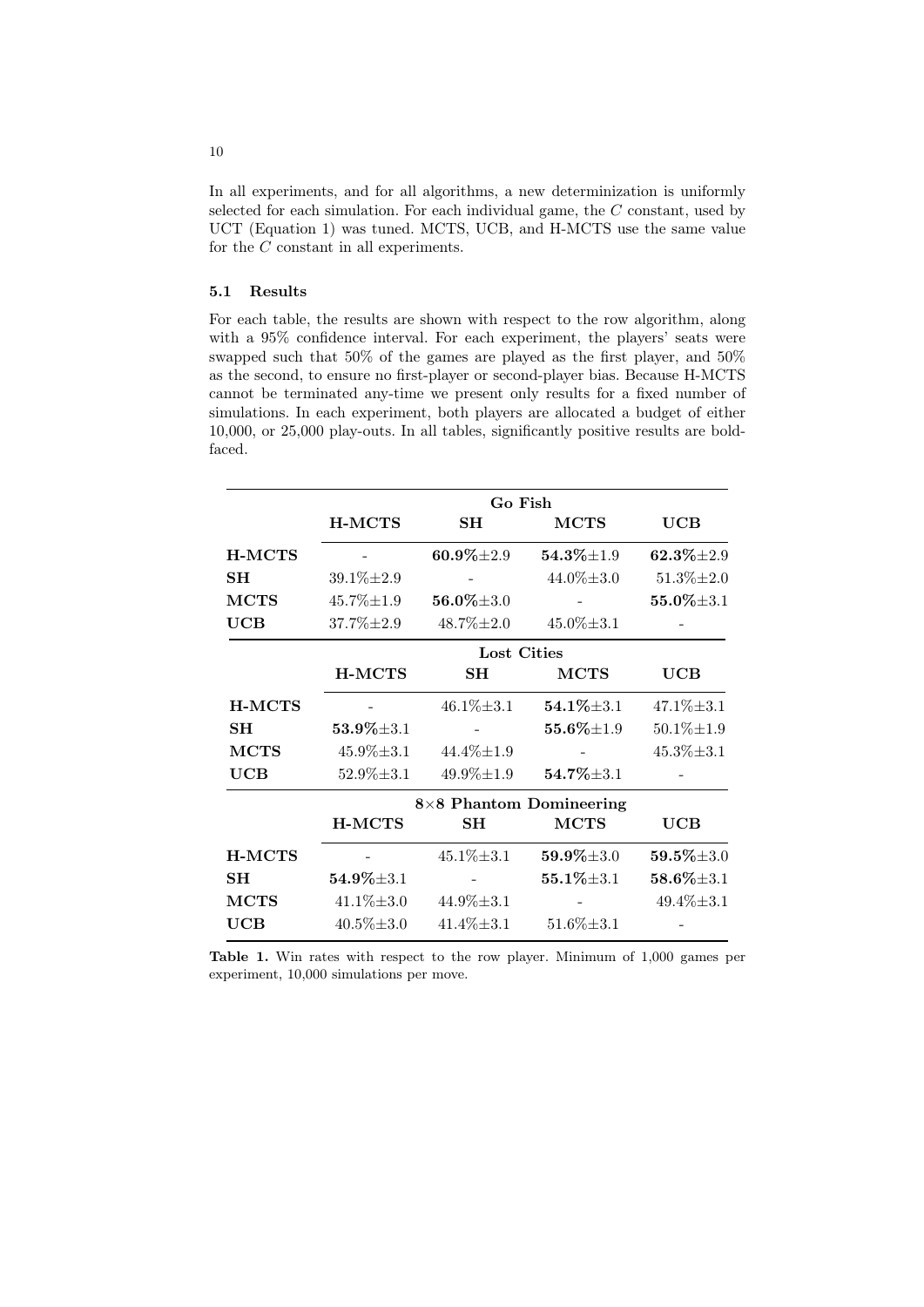|               | Go Fish                        |                  |                  |                  |  |
|---------------|--------------------------------|------------------|------------------|------------------|--|
|               | <b>H-MCTS</b>                  | SН               | <b>MCTS</b>      | <b>UCB</b>       |  |
| <b>H-MCTS</b> |                                | $62.2\% \pm 2.9$ | $55.2\% \pm 3.0$ | $61.8\% \pm 2.9$ |  |
| SН            | $42.2\% \pm 3.0$               |                  | $42.2\% \pm 3.0$ | $51.7\% \pm 3.1$ |  |
| <b>MCTS</b>   | $44.9\% \pm 3.0$               | $57.9\% \pm 3.0$ |                  | $59.0\% \pm 3.0$ |  |
| UCB           | $38.2\% \pm 2.9$               | $48.3\% \pm 3.1$ | $41.0\% \pm 3.1$ |                  |  |
|               |                                |                  |                  |                  |  |
|               | <b>H-MCTS</b>                  | SН               | MCTS             | UCB              |  |
| <b>H-MCTS</b> |                                | $48.6\% \pm 1.9$ | $52.7\% \pm 1.9$ | $44.9\% \pm 3.0$ |  |
| SН            | $51.4\% \pm 1.9$               |                  | $57.6\% \pm 3.1$ | $52.8\% \pm 3.1$ |  |
| <b>MCTS</b>   | 47.4% $\pm 1.9$                | $42.4\% \pm 3.0$ |                  | 43.7%±1.9        |  |
| UCB           | $55.1\% \pm 3.1$               | $47.3\% \pm 3.1$ | $56.3\% \pm 1.9$ |                  |  |
|               | $8\times8$ Phantom Domineering |                  |                  |                  |  |
|               | <b>H-MCTS</b>                  | <b>SH</b>        | <b>MCTS</b>      | UCB              |  |
| <b>H-MCTS</b> |                                | $48.9\% \pm 3.1$ | $53.0\% \pm 3.1$ | $54.5\% \pm 3.1$ |  |
| SН            | $51.1\% \pm 3.1$               |                  | $56.1\% \pm 3.1$ | $51.8\% \pm 3.1$ |  |
| MCTS          | $47.0\% \pm 3.1$               | $43.9\% \pm 3.1$ |                  | $51.3\% \pm 3.1$ |  |
| UCB           | $45.6\% \pm 3.1$               | $48.7\% \pm 3.1$ | $51.3\% \pm 3.1$ |                  |  |

Table 2. Win rates with respect to the row player. Minimum of 1,000 games per experiment, 25,000 simulations per move.

Tables 1 and 2 show the comparative results for search performed with 10,000 and 25,000 simulations per move, respectively. For most experiments in these tables, 1,000 games were played. However, in some cases where results were close to confidence bounds, 1,500 extra games were played. First, results show that only in Go Fish did performing search improve performance over flat Monte-Carlo sampling, in both Lost Cities and Phantom Domineering performing search did not improve performance. This coincides with previous results for Phantom Go, for which it was determined that search could did not perform better than UCB sampling.

In all games, using H-MCTS improves performance over MCTS when sampling 10,000 simulations per move. In the 25,000 case, MCTS and UCB's performances appear to recover in Lost Cities and Phantom Go. In Go Fish, performance is stable with respect to the number of simulations. For the games where performing search does not improve performance over single-ply sampling, SH is either on par or outperforms UCB.

In all cases, in both experimental setups, SH or H-MCTS either outperforms MCTS and UCB significantly, or does not negatively impact performance. In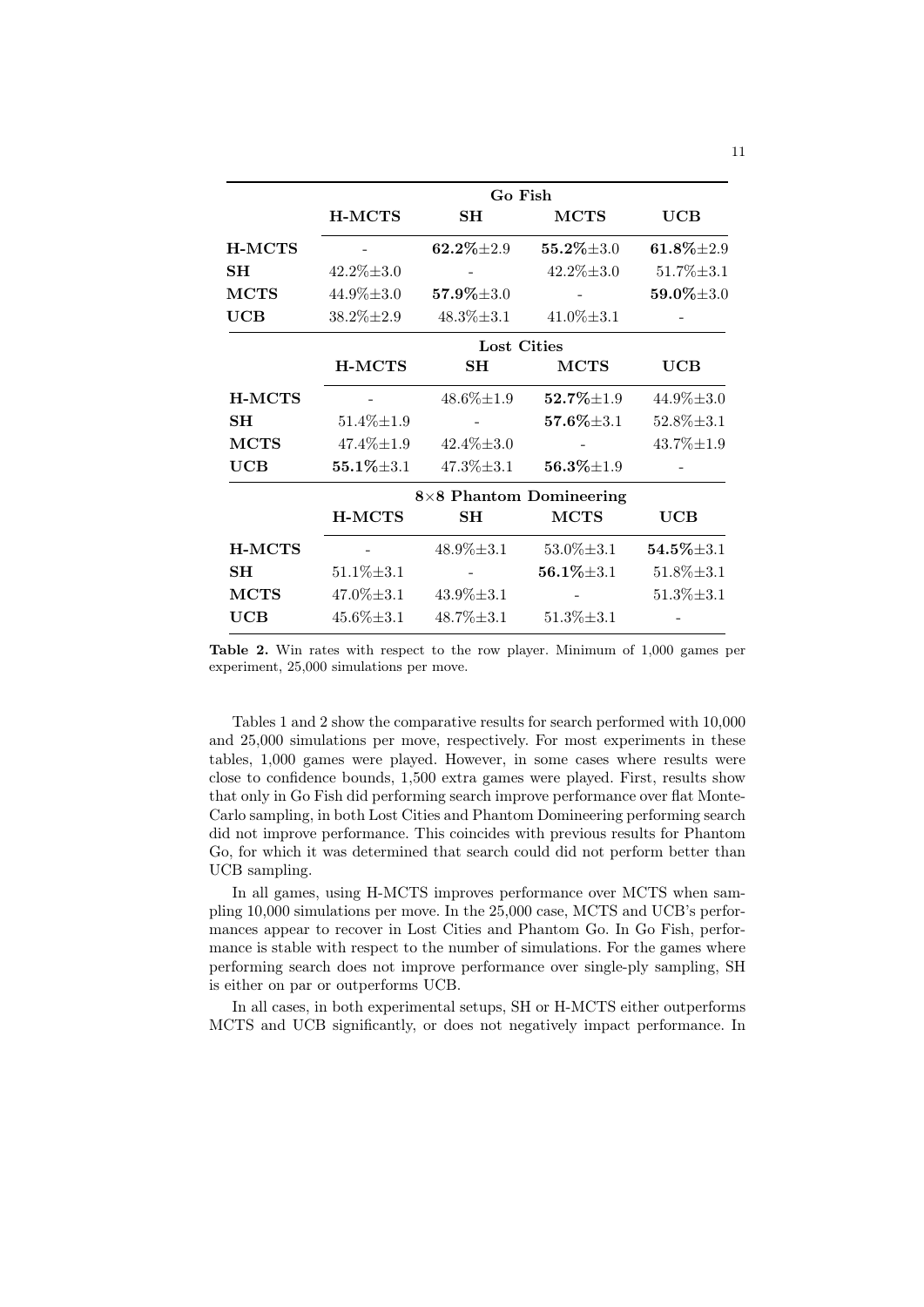Phantom Domineering, sampling using SH improves performance over UCB by up to 8.6%. A significant improvement when considering that no knowledge or heuristics were introduced in the search. Moreover, SH improves the performance of the award-winning engine GoLois by up to 7.1% over UCB, as shown in Table 3. In this table we detail the results over different C constants for UCB, showing that without tuning any parameter, SH is able to outperform UCB in all cases. UCB's performance similarly somewhat recovers when given more simulations. However, in all but two cases (when  $C = 0.4$  or  $C = 0.6$ ), SH still significantly outperforms UCB with 25,000 simulations per move.

|                   |               | Phantom Go       |                  |
|-------------------|---------------|------------------|------------------|
|                   |               | 10,000           | 25,000           |
|                   | $\mathcal{C}$ | Simulations      | Simulations      |
| <b>SH</b> vs. UCB | 0.1           | $69.6\% \pm 2.9$ | $70.6\% \pm 2.9$ |
|                   | 0.2           | $58.8\% + 3.1$   | $58.6\% \pm 3.1$ |
|                   | 0.3           | $58.1\% \pm 3.1$ | $54.3\% \pm 3.1$ |
|                   | 0.4           | $58.0\% + 3.1$   | $53.0\% \pm 3.1$ |
|                   | 0.5           | $57.1\% \pm 3.1$ | $55.3\% \pm 3.1$ |
|                   | 0.6           | $59.1\% \pm 3.1$ | $51.9\% \pm 3.1$ |
|                   | 0.7           | $60.3\% \pm 3.1$ | $56.7\% \pm 3.1$ |
|                   | 0.8           | $61.5\% \pm 3.1$ | $58.6\% \pm 3.1$ |
|                   | 0.9           | $64.5\% \pm 3.0$ | $57.8\% \pm 3.1$ |

Table 3. Experimental results for Phantom Go. SH vs. UCB with varying C constant. 1,000 games, win rates with respect to SH.

## 6 Conclusions

This paper has investigated Sequential Halving as a selection policy in partially observable games. In the MCTS framework, Sequential Halving was applied at the root of the search tree, and UCB1 elsewhere, leading to a hybrid algorithm called H-MCTS. Experimental results revealed that H-MCTS performed the best in Go Fish, whereas its performance is on par in Lost Cities and Phantom Domineering. In Phantom Go, Sequential Halving as a flat Monte-Carlo Search was the best algorithm for 10,000 play-outs. For 25,000 play-outs, it was still competitive but the difference with the alternative approach UCB was not statistically significant. Even in cases where Sequential Halving was not better it still has the advantage that it is parameter free.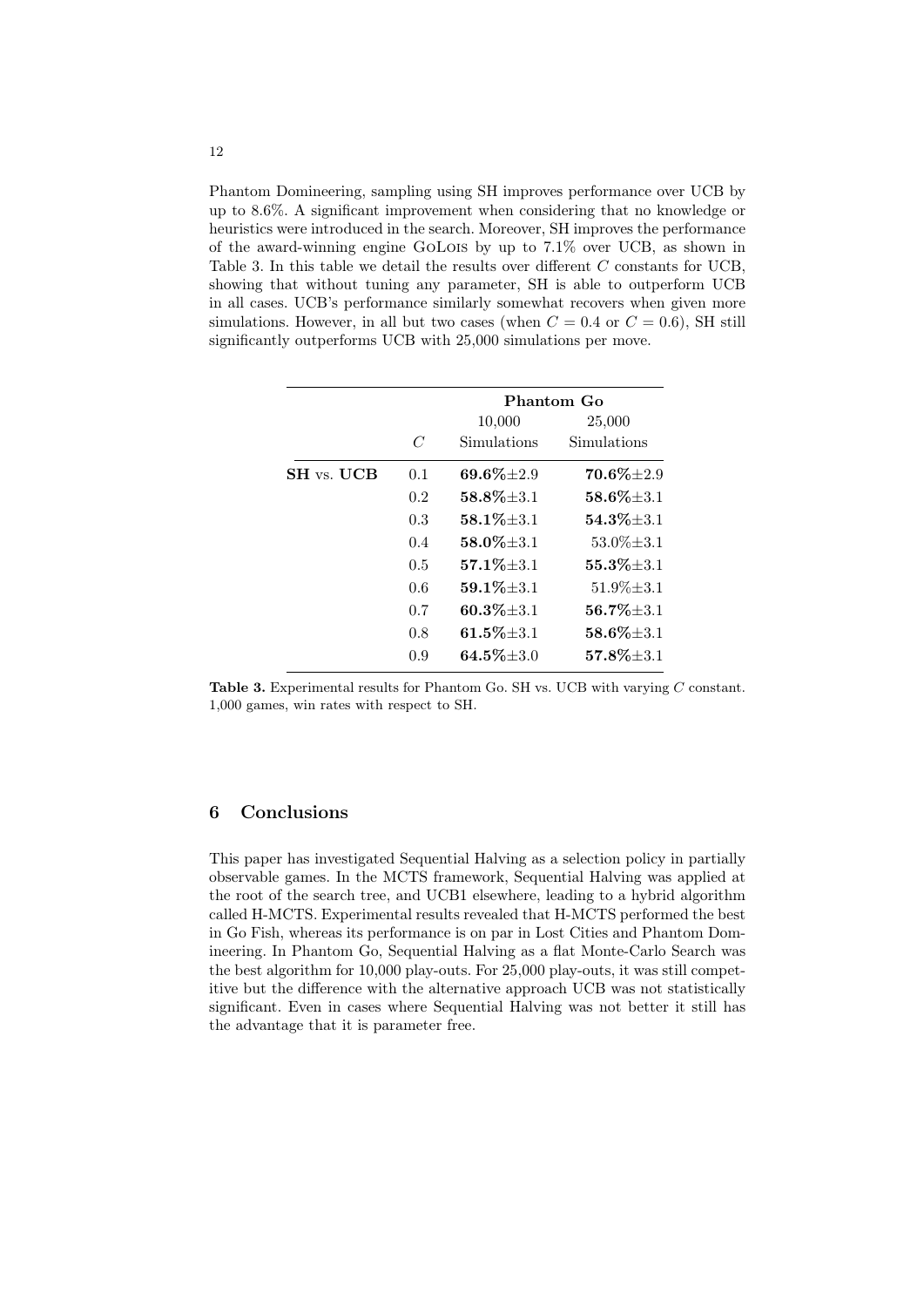A possible cause for concern when using UCT in partially observable domains is that the statistics in the tree may become conditioned on a set of determinizations. When a new determinization is used for each sample, the current statistics of each node are biased towards previous determinizations and may not necessarily hold for other determinizations in the future. A uniform selection method such as Sequential Halving may circumvent this possible problem, since selection is not based on the current statistics of each node. Rather, nodes are explored uniformly regardless of their statistics and are only removed from selection after being sampled equally often as their siblings.

## 7 Future Research

Based on the results in this paper and previous work [20], H-MCTS and Sequential Halving have shown promising result in both fully and partially observable games. This leads to several directions for future research. We propose an investigation into SHOT and H-MCTS in partially observable games by using a limited set of determinizations, and a single tree per determinization. Because in these cases it is possible to use Sequential Halving at internal nodes other than the root. For future work in H-MCTS in general, the All-Moves-As-First (AMAF) [5] heuristic is considered, a popular method used in MCTS to improve early estimation of nodes. For partially observable domains in specific, we intend to investigate non-uniform selection of determinizations.

### References

- 1. Arneson, B., Hayward, R., Henderson, P.: Monte-Carlo tree search in Hex. IEEE Trans. Comput. Intell. AI in Games 2(4), 251–258 (2010)
- 2. Audibert, J., Bubeck, S., Munos, R.: Best arm identification in multi-armed bandits. In: Proc. 23rd Conf. on Learn. Theory. pp. 41–53 (2010)
- 3. Auer, P., Cesa-Bianchi, N., Fischer, P.: Finite-time analysis of the multiarmed bandit problem. Machine Learning 47(2-3), 235–256 (2002)
- 4. Balla, R.K., Fern, A.: UCT for tactical assault planning in real-time strategy games. In: Boutilier, C. (ed.) Proc. of the 21st Int. Joint Conf. on Artif. Intel (IJCAI). pp. 40–45 (2009)
- 5. Bouzy, B., Helmstetter, B.: Monte-Carlo Go developments. In: van den Herik, H.J., Iida, H., Heinz, E.A. (eds.) Advances in Computer Games, IFIP, vol. 135, pp. 159– 174. Springer (2004)
- 6. Browne, C., Powley, E., Whitehouse, D., Lucas, S.M., Cowling, P.I., Rohlfshagen, P., Tavener, S., Perez, D., Samothrakis, S., Colton, S.: A survey of Monte-Carlo tree search methods. IEEE Trans. on Comput. Intell. AI in Games 4(1), 1–43 (2012)
- 7. Bubeck, S., Munos, R., Stoltz, G.: Pure exploration in finitely-armed and continuous-armed bandits. Theoretical Comput. Sci. 412(19), 1832–1852 (2010)
- 8. Buro, M., Long, J., Furtak, T., Sturtevant, N.: Improving state evaluation, inference, and search in trick-based card games. In: Boutilier, C. (ed.) IJCAI 2009, Proceedings of the 21st International Joint Conference on Artificial Intelligence. pp. 1407–1413. Pasadena, CA, USA (2009)